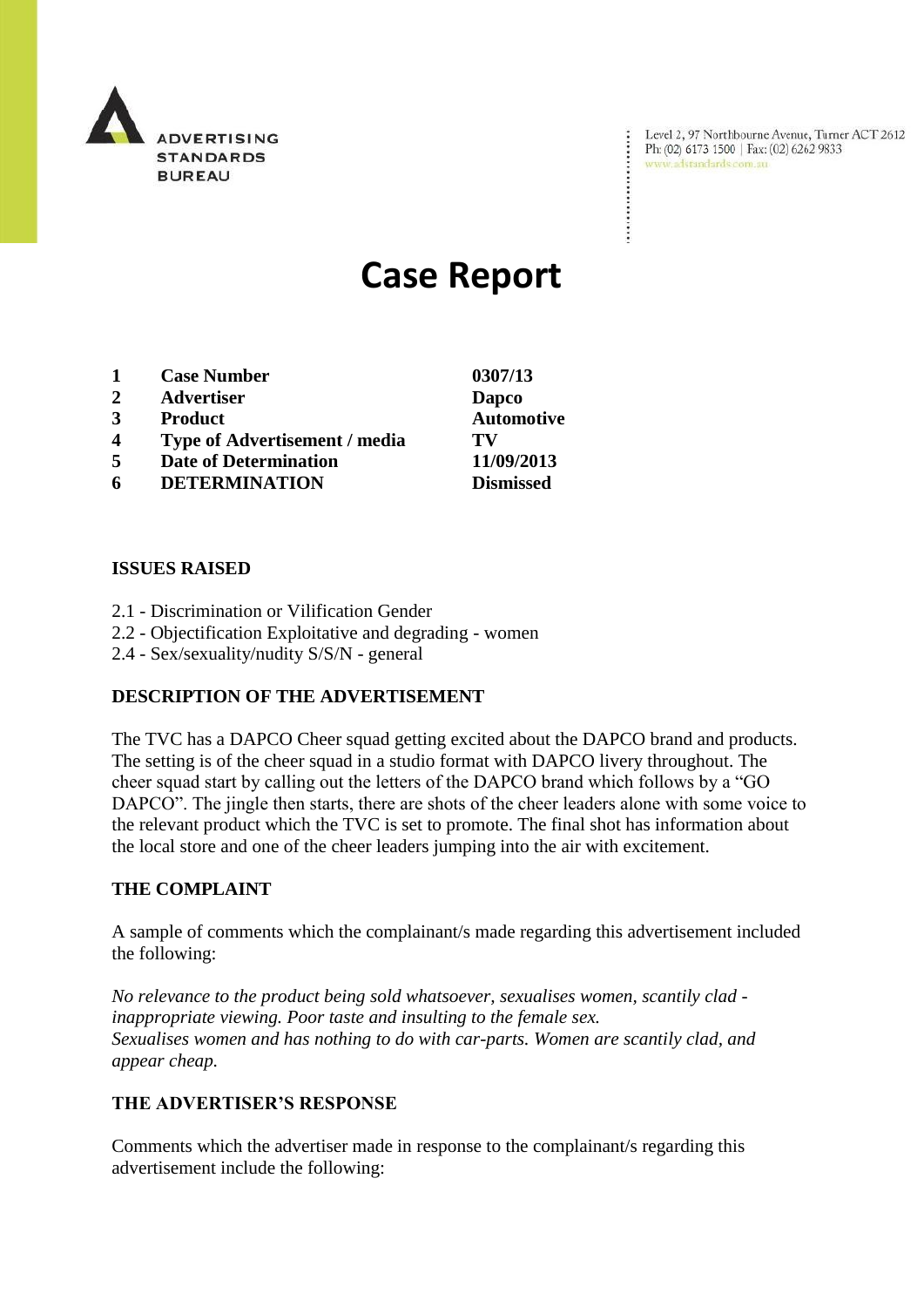*The TVC is a fun spot which has a DAPCO Cheer squad getting excited about the DAPCO brand and products. The setting is of the cheer squad in a studio format with DAPCO livery throughout. The cheer squad start by calling out the letters of the DAPCO brand which follows by a "GO DAPCO". The jingle then starts, there are shots of the cheer leaders alone with some voice to the relevant product which the TVC is set to promote.*

*The final shot has information about the local store and one of the cheer leaders jumping into the air with excitement.*

*In the suite of TVC's there 8 in all 4 x 30 sec versions and 4 x 15 sec version. There is a 30 sec and 15 sec version of suspension, brakes, tyres and exhaust.*

*Rational of creative.*

*The creative of the DAPCO Cheers Leaders runs across the companies promotional activities. It's part of a wider campaign which has utilised TV, Print, Catalogue, social media and Radio.*

*The creative concept is to create an atmosphere of fun and excitement about the DAPCO brand and to deliver, cut through so that the campaign is significantly striking so viewers remember the commercial and keep the DAPCO brand top of mind.*

*The use of the Cheer Leaders is commonly related to team sports and promotes the idea of favouring one and supporting one team over the other.*

*Part of the creative strategies was the placement of these spot into sports programs where the use of Cheer Leaders and Grid girls is accepted and common place.*

*We want to change the paradigm of consumers who use DAPCO's services and promote the idea of supporting the team and being part of something larger than simply getting your car serviced.*

*The Cheer Leaders are becoming iconic and are recognised as a part of the DAPCO brand. Placement and target market*

*The target market for the TVC's is for males. The placement of the TVC's is almost exclusively in sports programs mostly AFL football and V8 supercars and related programs like the footy show etc. There is no placement in children's programing. Response to Complaints*

*2.1 Advertising or Marketing Communications shall not portray people or depict material in a way which discriminates against or vilifies a person or section of the community on account of race, ethnicity, nationality, gender, age, sexual preference, religion, disability, mental illness or political belief.*

*The DAPCO TVC's and promotion using its iconic Cheer Leaders in no way breaches this code. There is no discrimination or any vilification of any individual or of a group of individuals. There are no statement or depictions which promote vicious or defamatory statements and there is no criticism of any one at all.*

*Even amongst the Cheer Leaders there is a mix of race and appearance.*

*It could not be argued, that any person or group of people have been persecuted or oppressed by the way the Cheer Leaders are presented in these advertisements.*

*2.2 Advertising or marketing communications should not employ sexual appeal in a manner which is exploitative and degrading of any individual or group of people.*

*We completely reject that the TVC's with iconic Cheer Leaders breaches this code. The use of cheerleaders is fairly common place in society. I note the Perth Wildcats have Cheer Leaders, V8 Super Cars have grid girls, Rugby teams have cheer leaders, suppliers such as Fuchs Oils and other competitors such as Auto One have grid girls, just to name a few. There are many other competitors who have and do use young women across their advertising materials.*

*In relation to Cheer Leaders, their actions and movements are completely consistent with*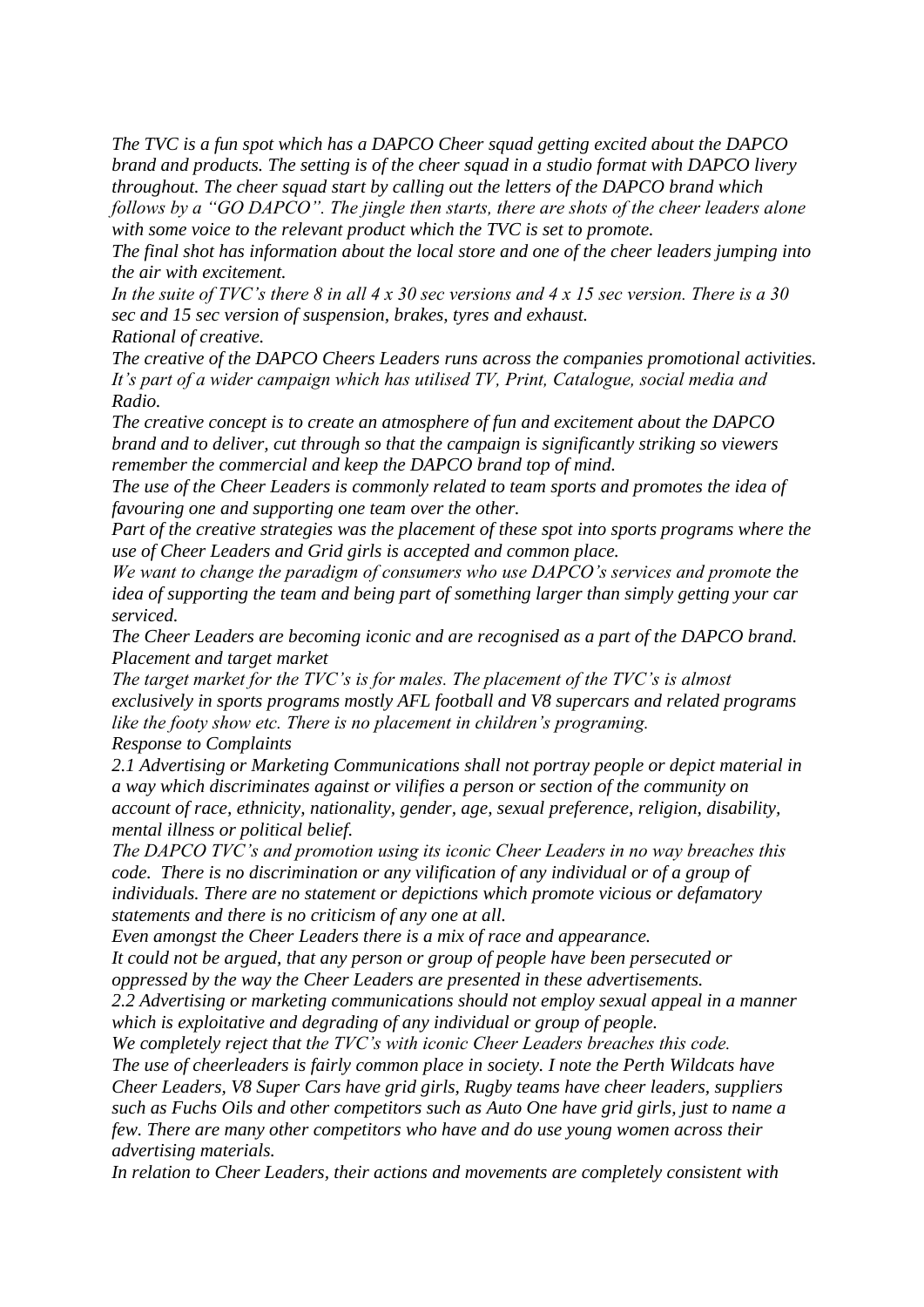*those of Cheer Leaders. I note that both complainants correctly identify the girls as being a part of a cheer leader team, this demonstrates that girls are presented in an appropriate and easily identifiable form.*

*There are no moves or movements which would not ordinary been seen, in a public performance of Cheer Leading.*

*The movements of the girls are not sexualised. There are no sexualised poses. The girls do not touch themselves, or each other in any way that is sexualised or inappropriate. There is no suggestive taunts, or offers or suggestions of sexual activities. The girls chant, the girls call out is consistent with those of Cheer Leaders.*

*There is no wording or any enticement in the TVC's which promotes or indicates sexual activity.*

*There is no exploitation of sexual activity. The girls in the commercials have not been exploited either. Each were each paid a fee and were happy to participate in the production of the TVC's based on the creative.*

*The girls are all smiling, empowered and appear happy. They are a part of team and participate in a positive manner to the TVC.*

*It's worth noting that two of the girls in the TVC's are daughters of parties related to the business, which demonstrates that not everybody shares the views of those expressed by the complainants. There is no basis for finding that these commercials degrade any person at all. 2.4 Advertising or Marketing Communications shall treat sex, sexuality and nudity with sensitivity to the relevant audience.*

*We reject that the DAPCO TVC's and wider campaign breaches the code.*

*Careful selection of garments were chosen for the girls to wear in this campaign. The girls' clothing is not excessively revealing or lewd and certainly does not contain any images of nudity.*

*The girls are wearing long sock that cover their legs to their knees, they are wearing one piece body suites which even cover their mid-sections.*

*There is not even a suggestion of nudity in the commercial, no clever camera tricks to make or imply the girls are at any stage naked.*

*There are no extreme close ups on breasts or other parts of the girls.*

*The shot of the bottom of the girl is not revealing, it's a plain shot which does not show anything other than the DAPCO name across the bottom of the skirt.*

*Shots of the girls are not taken or presented in any voyeuristic manner or in any other inappropriate way.*

*Both complainants appear to say that the women are scantily clad or don't have enough clothes on.*

*An inspection will see the cheer leaders are clothed appropriately.*

*The issues raised seem to be more about how the complainants have perceived the women in the commercial rather than the actual facts of the TVC itself.*

*There is simply no attack on women in the commercial, grid girls, cheer leaders and girls that like to jump around and get excited about something they are involved in such as sporting teams, racing team etc are all a legitimate parts of life.*

*Just as legitimate as people who choose not to do those activities.*

*It's reasonable in the context for the advertiser to create a cheer squad to help in its promotional activities, and it's reasonable that the advertiser promotes those activities through television and other mediums.*

## **THE DETERMINATION**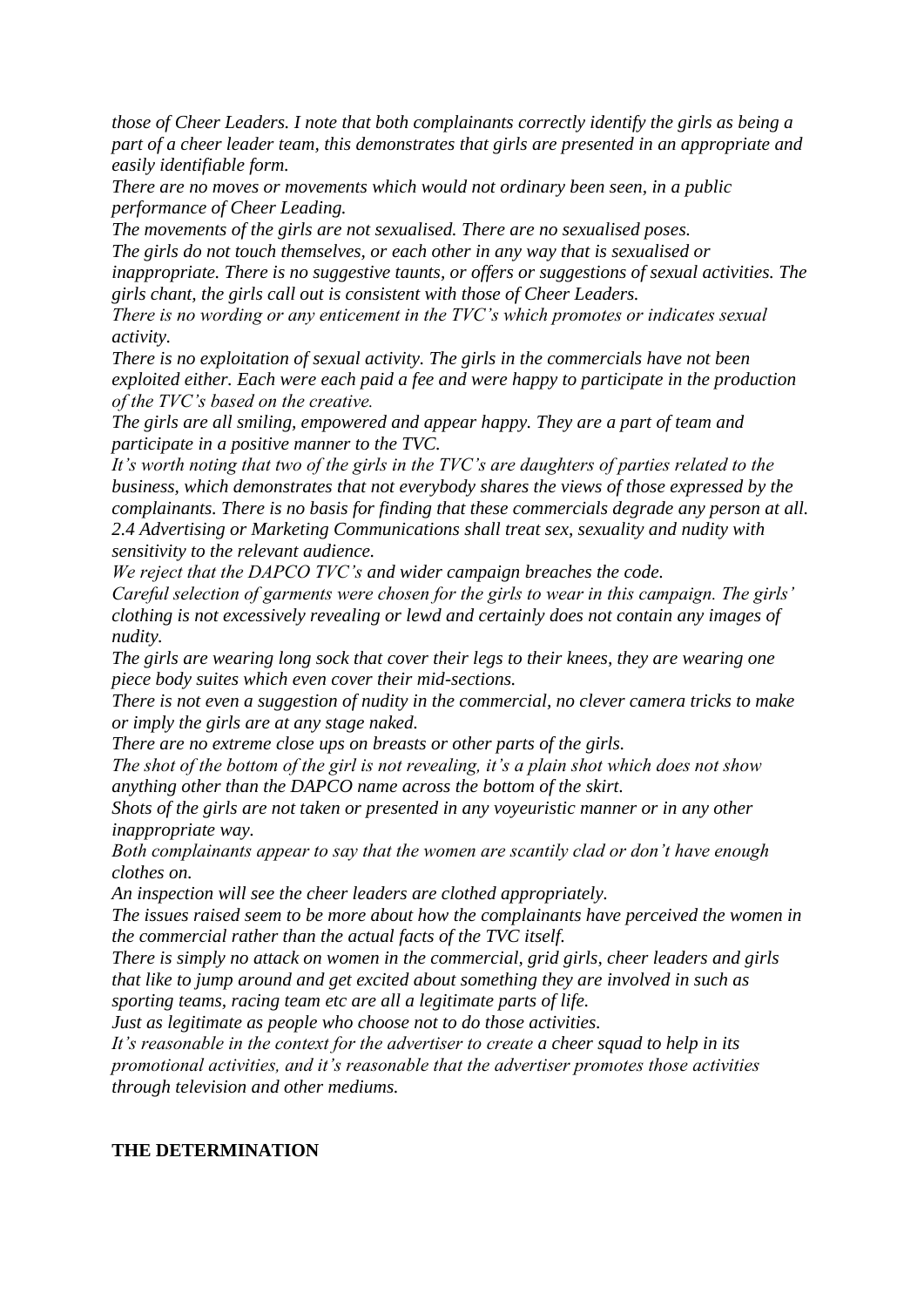The Advertising Standards Board ("Board") considered whether this advertisement breaches Section 2 of the Advertiser Code of Ethics (the "Code").

The Board noted the complainants' concerns that the advertisement is sexist in its use of scantily clad women promoting car parts and that it sexualizes women.

The Board viewed the advertisement and noted the advertiser's response.

The Board considered whether the advertisement was in breach of Section 2.1 of the Code. Section 2.1 of the Code states: "Advertising or Marketing Communications shall not portray people or depict material in a way which discriminates against or vilifies a person or section of the community on account of … gender..."

The Board noted that the advertisement features young women cheerleaders promoting the advertiser's services.

The Board noted the complainant's concerns that it is sexist to use women to promote a product in this manner. The Board noted that the women in the advertisement are presented in a manner which is consistent with cheerleaders and considered that this approach to advertising a product is not of itself sexist although some people will consider that the use of cheerleaders are inherently sexist and not relevant to the product.

Based on the above the Board determined that, in this instance, that the advertisement did not depict any material that discriminated against or vilified any person or section of society.

The Board determined that the advertisement did not breach Section 2.1 of the Code.

The Board considered whether the advertisement was in breach of Section 2.2 of the Code. Section 2.2 of the Code states: "Advertising or marketing communications should not employ sexual appeal in a manner which is exploitative and degrading of any individual or group of people."

The Board noted that the women in the advertisement are wearing clothing which is consistent with the clothing worn by cheerleaders and considered that whilst some members of the community would consider it exploitative to use women dressed as cheerleaders to promote a product, in the Board's view the women in the advertisement are presented in a manner which is not degrading.